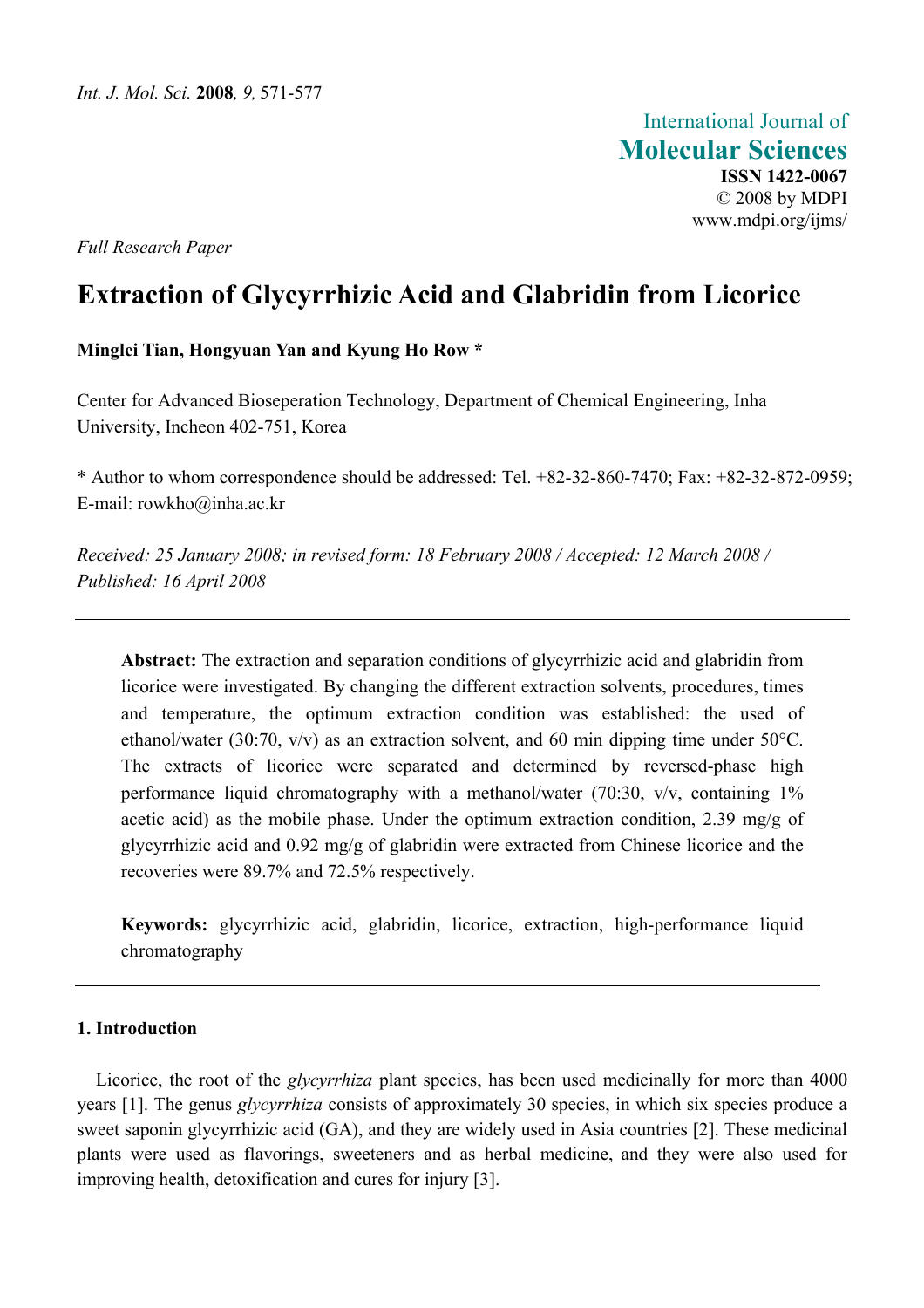Glycyrrhizic acid (GA) (Figure 1 (A)), the most studied active constituent of licorice, is a sweet-tasting material. The constituent is 50 times sweeter than sugar, making it a widely used as a sweetening additive in the food industry [4]. In many countries, GA is used as a major therapeutic agent to treat chronic viral hepatitis and allergic dermatitis [5]. It is also known to have anti-inflammation [6], anti-ulcer [7], anti-hepatotoxic [8] and antivirus activities [9, 10].

Glabridin (Figure 1 (B)) has been reported to exhibit multiple pharmacological activities, such as cytotoxic activity, antimicrobial activity, estrogenic and anti-proliferative activity against human breast cancer cells. It also affects melanogenesis, inflammation, low-density lipoprotein oxidation and protection of mitochondrial functions from oxidative stresses [11].

**Figure 1.** Molecular structures of glycyrrhizic acid (A) and glabridin (B).



There have been some reports on the separation of GA and glabridin [2, 9] but the methods were about respectively extraction, the method about the simultaneously extraction of these two compounds was still not established. The purpose of this study is to establish a simple and convenient extraction process of GA and glabridin from licorice by liquid-liquid extraction followed with RP-HPLC analysis. By changing extraction solvents, methods, times and temperatures, the optimum extraction condition was established. 2.39 mg/g of GA and 0.92 mg/g of glabridin were successfully extracted from 1.0g Chinese licorice.

### **2. Results and Discussion**

#### *2.1. Effect of different extraction solvents*

The different extraction solvents used in the experiment for the extraction of GA and glabridin from licorice were water, methanol, ethanol, acetonitrile and chloroform. 50 mLs of each solvent was used to extract 1.0 g licorice for 240 min under room temperature respectively. Table 1 show that both of two compounds can be extracted by polar solvents and GA showed the highest extracted amount by water. Furthermore, glabridin was easily extracted by methanol and ethanol and it showed higher extracted amount by ethanol. So water and ethanol were obtained as the extraction solvent for the following experiment.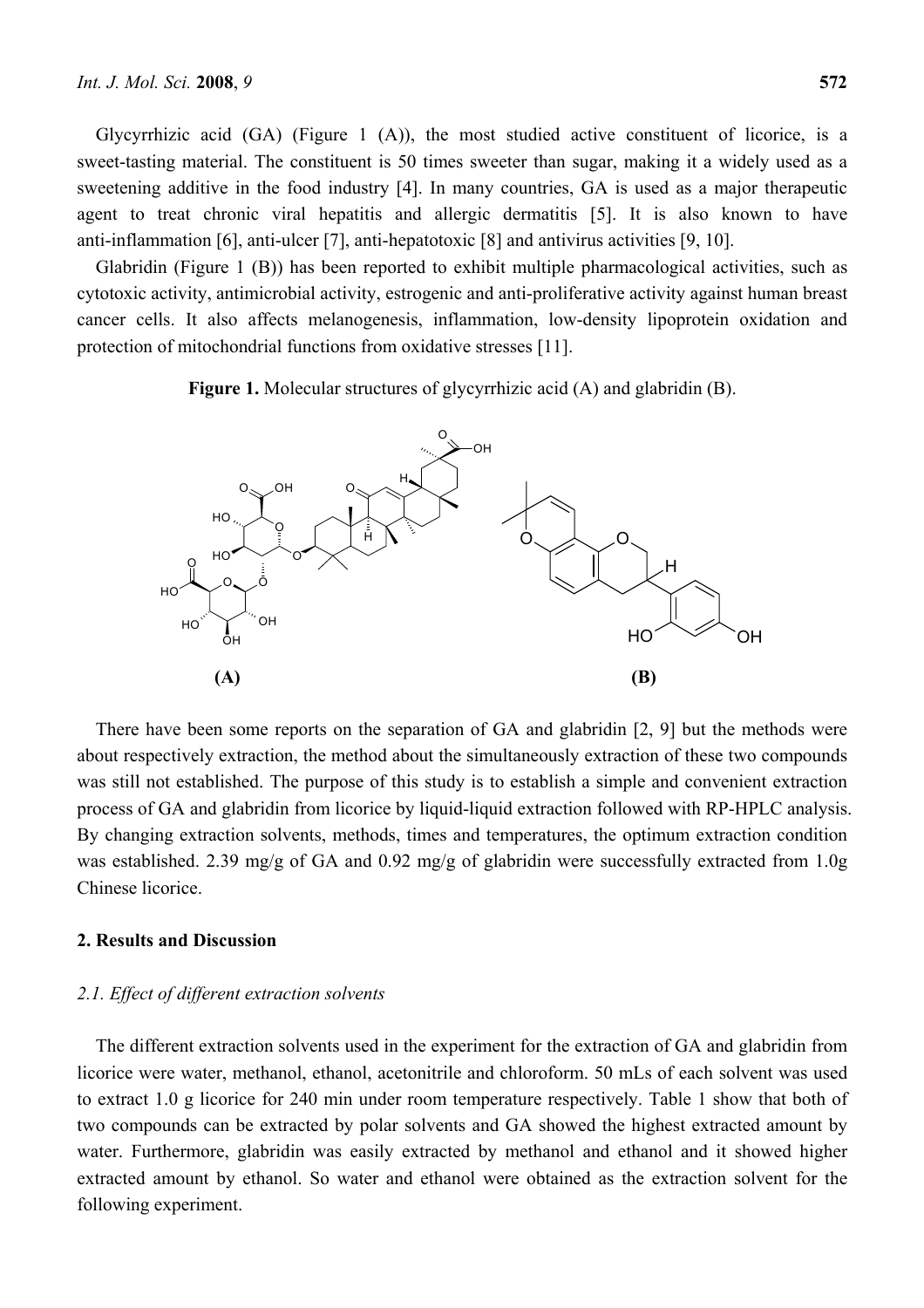| $\sim$ Compounds (mg/g) | <b>GA</b> | glabridin |
|-------------------------|-----------|-----------|
| Solvents                |           |           |
| water                   | 2.44      | 0.18      |
| methanol                | 0.86      | 0.72      |
| ethanol                 | 0.86      | 0.93      |
| acetonitrile            | $\ast$    | 0.006     |
| chloroform              | $\ast$    | *         |

**Table 1**. Extracted amounts of GA and glabridin with different solvents.

\*: not detected

In order to determine the effect of different compositions of ethanol/water, 50 mL different compositions of ethanol/water (90:10, 70:30, 50:50, 30:70, 10:90, v/v) were mixed with 1.0 g licorice for 240 min respectively. Table 2 indicates ethanol/water (30:70, v/v) was the optimum extraction solvent in this work.

**Table 2.** Extracted amounts of GA and glabridin with different compositions of ethanol/water.

| $\sim$ Compounds (mg/g) | GA   | glabridin |
|-------------------------|------|-----------|
| Ethanol/water $(v: v)$  |      |           |
| 10:90                   | 2.44 | 0.82      |
| 30:70                   | 2.39 | 0.92      |
| 50:50                   | 2.01 | 0.92      |
| 70:30                   | 1.53 | 0.93      |
| 90:10                   | 1.09 | 0.93      |

## *2.2. Effect of different extraction method*

The different extraction methods such as dipping extraction and ultrasonic extraction were investigated by 1.0 g licorice powder extracted with 50 mL ethanol/water (30:70, v/v). In dipping extraction, the powder of licorice was mixed and stirred with solvent for different times. In Figure 2, the extracted amounts of GA and glabridin increased as the dipping times was increased from 10 min to 90 min and no obvious increased after further prolong extraction time. Equivalent samples were then prepared by an ultrasonic method without dipping time. Figure 3 shows that the extracted amounts of GA and glabridin increased with an increase of ultrasonic time. However, comparing the results of the two methods, it was found that the amounts extracted via the ultrasonic method were lower, while more energy was required in the experiments. Thus, it was determined that the ultrasonic method was not appropriate for this approach.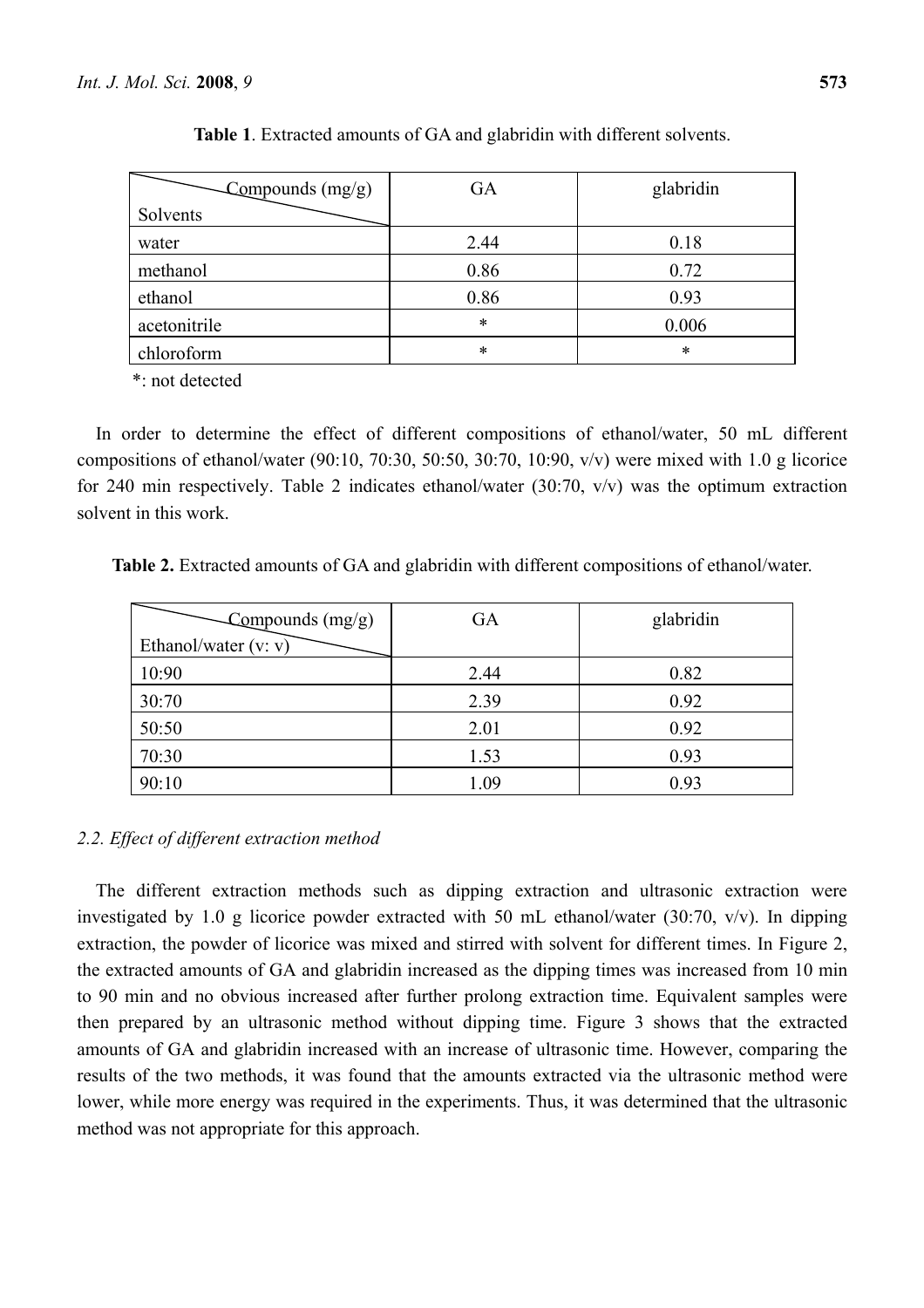

**Figure 2**. Effect of different dipping times on extracted amounts of licorice.

**Figure 3**. Effect of different ultrasonic times on extracted amounts of licorice.



#### *2.3. The optimum extraction temperature*

Different dipping temperatures ranged from 25°C to 60°C were evaluated, the dipping time was 60 min and the results were shown in Figure 4. The extracted amounts of GA and glabridin increased quickly with the temperature increasing from 20°C to 50°C and almost constant when temperature higher than 50°C. Compared the results with dipping method, the extracted amounts of GA and glabridin from licorice by 90 min dipping under room temperature were the almost same as 60 min dipping under 50°C. The results indicated shorter dipping time with higher temperature and 50°C was the optimized temperature for licorice extraction in this work.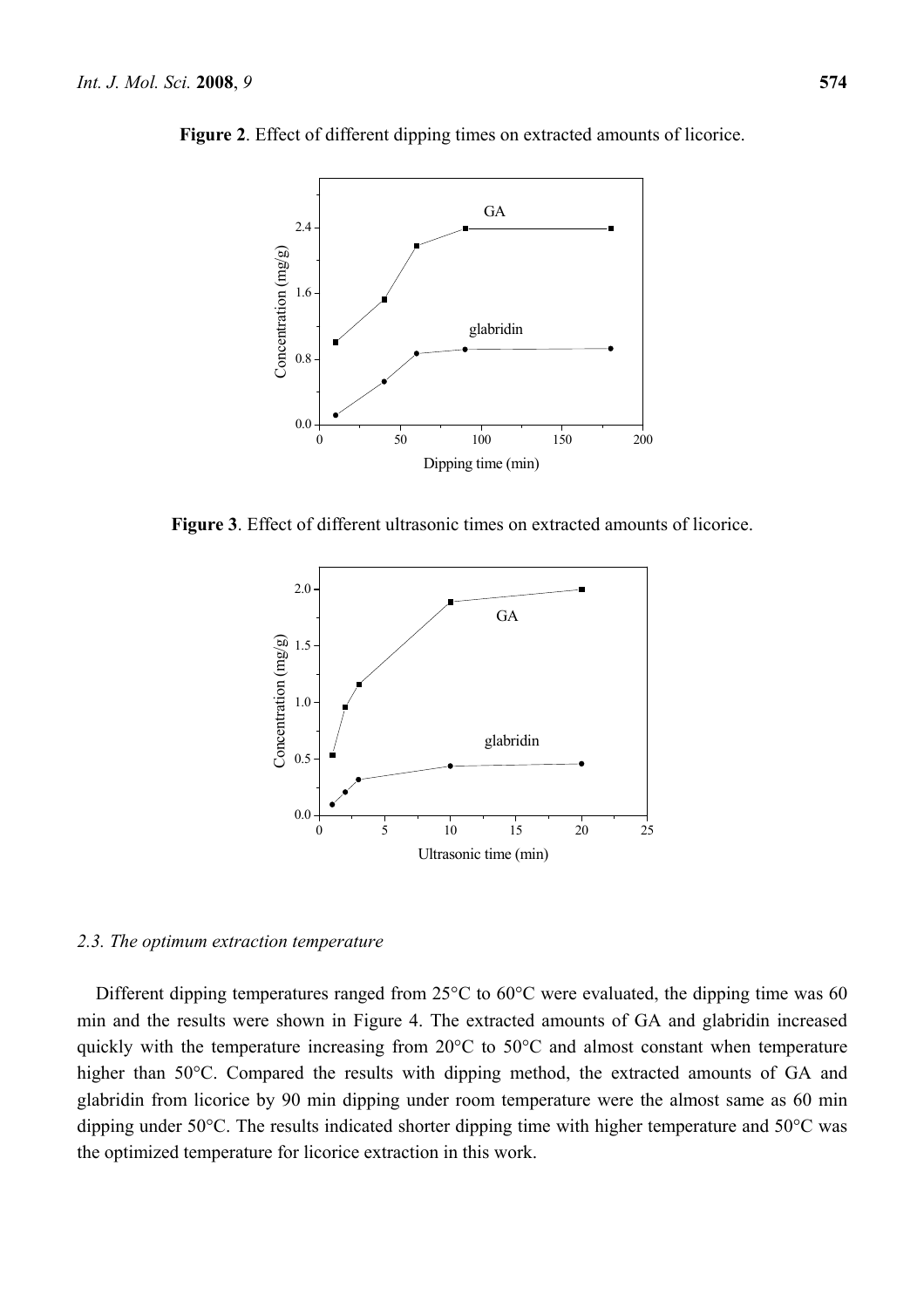

**Figure 4**. Effect of different extraction temperatures on extracted amounts of licorice.

### *2.4. Method validations*

The analyte peak area values were plotted against the corresponding concentrations of the analytes and the calibration curves were constructed by means of the least-square method. Concentrations of 0.1, 0.2, 0.4, 0.8, and 1.0 mg/mL for standards solutions of GA and glabridin were used, and each concentration was injected 3 times. Calibration curves of the two compounds show good linearity and the regression equations of GA and glabridin were  $Y=6623.7x+18.794$  and  $Y=7593.6x+89.523$  with  $r^2 > 0.9996$ , respectively. The intra-day and inter-day repeatability of the method evaluated as relative standard deviations (RSDs) were performed by injecting 0.5mg/mL of GA and glabridin in quintet in 5-day period.

The mean recoveries of GA and glabridin from licorice were evaluated by spiking three different levels of GA (0.5, 0.6, 0.8 mg/mL) and glabridin (0.05, 0.06, 0.07 mg/mL) to sample in replicates of three. The measured concentrations were compared with the theoretical concentration to calculate the recovery rates. The recoveries, RSDs, and the limit of detections (LOD) are persented in Table 3. Comparison with the real sample analysis, verified that the values noted above were of acceptable precision and accuracy.

| Compounds | RSD(%)    |           | Recovery rate |          | <b>LOD</b> |         |
|-----------|-----------|-----------|---------------|----------|------------|---------|
|           | Intra-day | Inter-day | Added         | Recovery | <b>RSD</b> | (ng/mL) |
|           |           |           | (mg/mL)       | $(\%)$   | $(\%)$     |         |
| <b>GA</b> | 0.54      | 0.59      | 0.5           | 88.7%    | 0.66       | 464     |
|           |           |           | 0.6           | 90.1%    |            |         |
|           |           |           | 0.8           | 90.3%    |            |         |
| glabridin | 0.83      | 0.90      | 0.05          | 74.5%    | 0.77       | 229     |
|           |           |           | 0.06          | 69.9%    |            |         |
|           |           |           | 0.07          | 73.3%    |            |         |

**Table 3.** RSDs, Recovery rates and LODs of the two compounds from licorice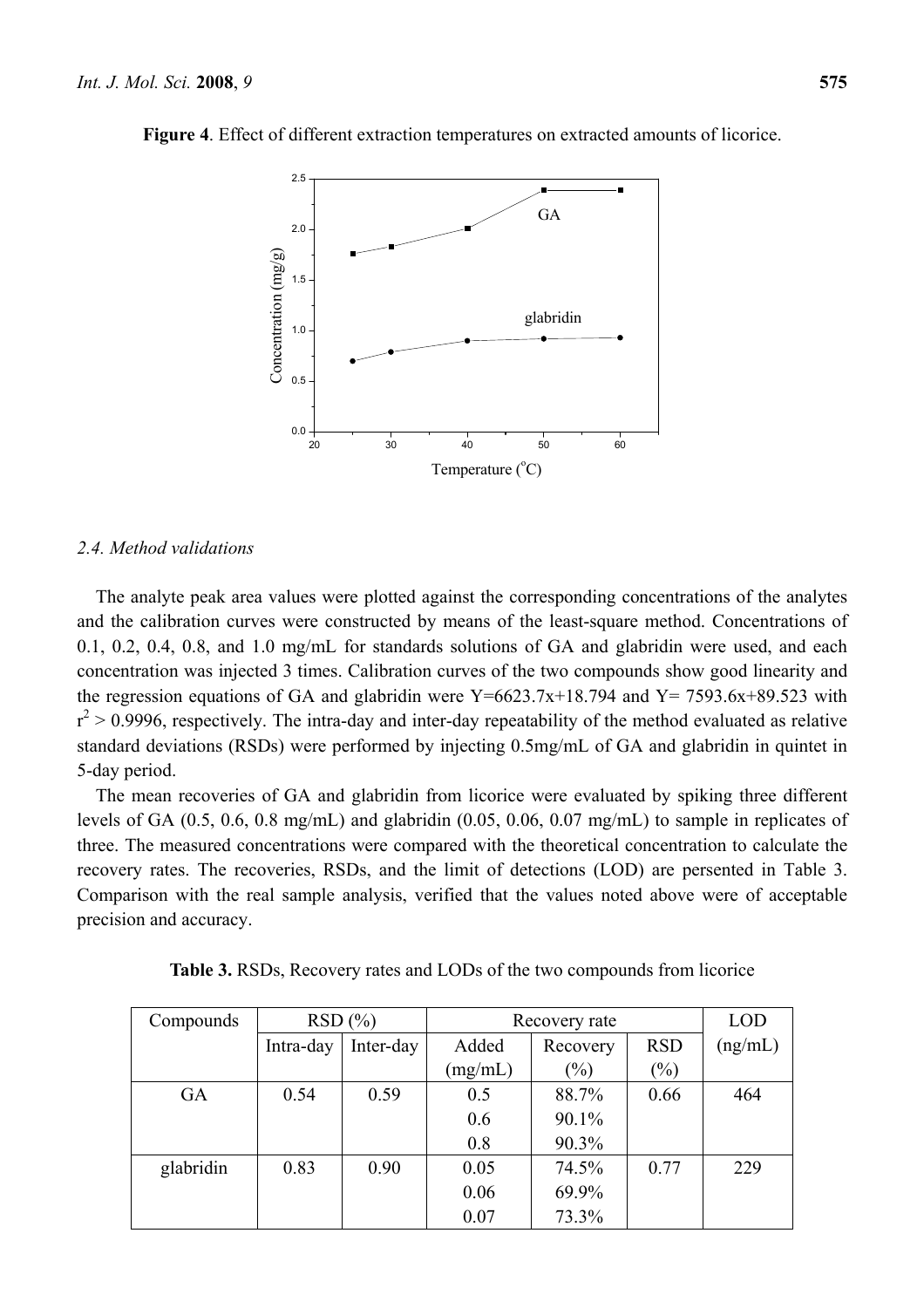#### **3. Experimental Section**

#### *3.1. Materials*

Licorice was purchased from China. Glycyrrhizic acid (mono-ammonium salt hydrate) was obtained from Sigma Chemical Co. (St. Louis, MO). Glabridin was purchased from Wako Pure Chemical Industries, Ltd. (Japan). Methanol, ethanol, acetonitrile and chloroform (HPLC Grade) were from Duksan Pure Chemical. Co., Ltd. (Korea). Water was twice distilled and filtered (FH-0.45 µm, Advantec MFS, Inc., Japan) by using a decompressing pump (Division of Millipore, Waters, USA).

#### *3.2. HPLC analysis*

The HPLC system in this study is comprised of a M930 solvent delivery pump (Young Lin Co. Korea), a UV detector (M 720 Absorbance Detector, Young-In Scientific Co., Korea) and an integrated data system (Autochrowin. Ver. 1.42, Young Lin Co., Korea). The Reodyne injection valve with 25  $\mu$ L sample loop was used. The flow rate was 1.0 mL/min and UV wavelength was set at 252 nm. All the solvents were filtered by Disposable Syringe Filter Unit (0.2 μm) for further HPLC analysis. GA and glabridin were analyzed by a column  $(C_{18}, 5\mu m, 150 \times 4.6 \text{ mm}, R\text{Stech Corporation},$ Korea) with a mobile phase consisting of methanol-water (70:30, v/v, containing 1% acetic acid). *3.3. Samples preparation* 

The licorice roots were oven-dried, sliced and crushed into powder for the extraction experiments. Extraction procedures of GA and glabridin are shown in Figure 5. The stocked standards of GA and glabridin were dissolved in methanol and further diluted to different working standard solution.



**Figure 5**. Extraction procedures of GA and glabridin.